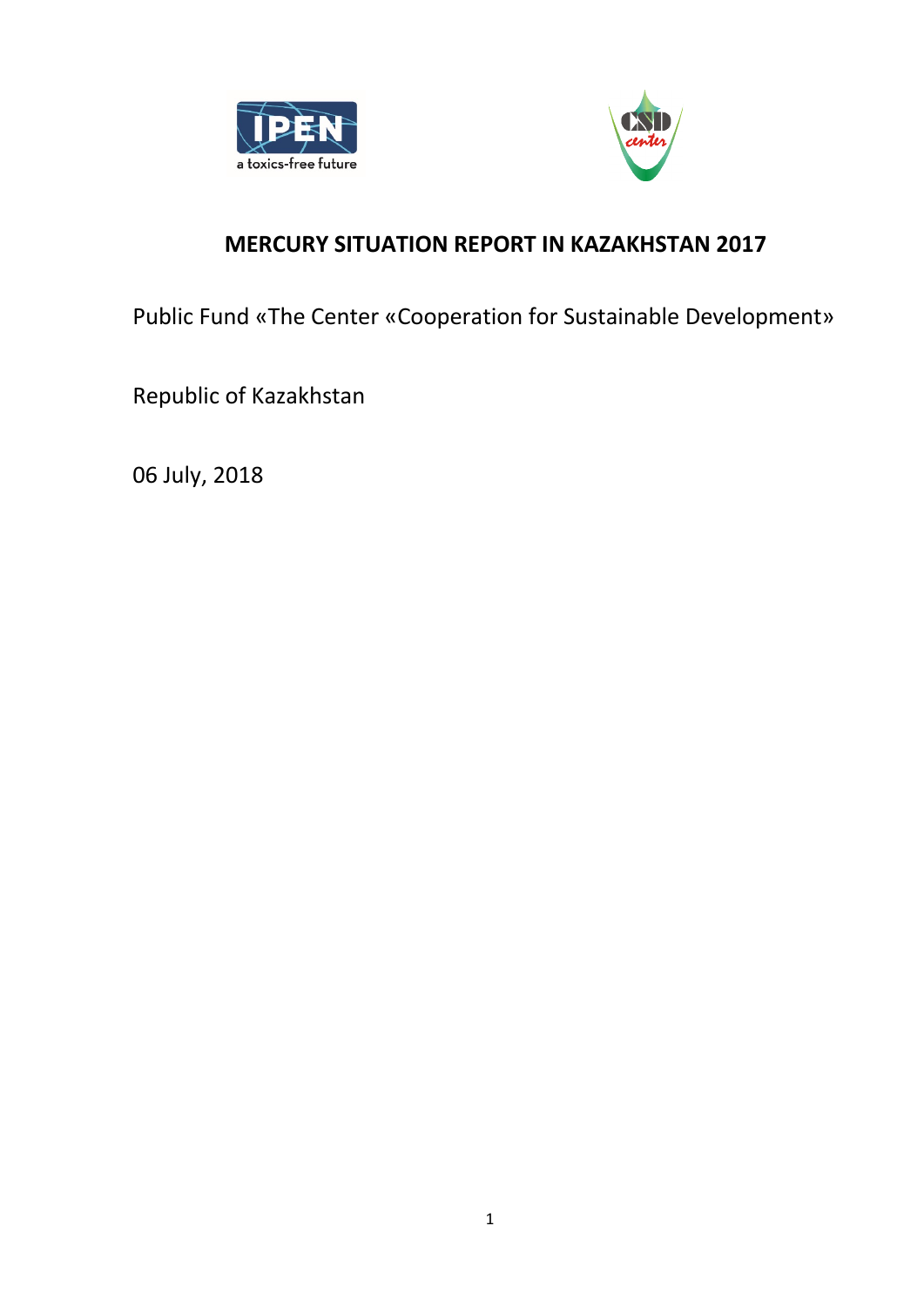#### **Executive summary**

#### **1. Introduction**

The problem of mercury pollution is very relevant for Kazakhstan. There are historical foci of mercury pollution on the territory of Kazakhstan. Mercury reaches the environment as a result of industrial processes and active usage in products in the country.

The population living in areas of historical pollution, workers of industrial enterprises, as well as the population that widely uses mercury-containing products, belongs to the most vulnerable groups. These groups need prompt measures by the state to minimize the impact of mercury, including restoring contaminated areas, reducing mercury emissions from production, introducing a mercury-containing waste collection system, and raising awareness of the hazardous effects of mercury and methods for the safe handling of mercury-containing products and waste.

Currently, Kazakhstan has not ratified or signed the Minamata Convention on Mercury. In this regard, the preparation of this review on the mercury situation in the country is very important for the government bodies, enterprises, non-governmental organizations to assess the current situation and develop recommendations for solving the mercury pollution problems in Kazakhstan.

This report was prepared by the Public Fund "The Center" Cooperation for Sustainable Development" on the basis of its own research, data of authorized bodies and agencies of the Republic of Kazakhstan, as well as the results of previously implemented projects.

"The Center" Cooperation for Sustainable Development is an NGO, which actively works in the field of chemical safety in Kazakhstan, including the direction of mercury pollution. The Center participates in the development of legislative and regulatory documents on mercury and mercury-containing wastes, awareness of the hazardous effects of mercury, the training of various target groups on the issues of the safe handling of mercury, interaction with enterprises for establishing a management system for mercury-containing products and wastes in enterprises and other areas.

This report consists of ten sections on

- Sources of mercury pollution;
- Levels of mercury pollution;
- Imports and exports;
- Mercury added products in the market;
- Human Exposure to Mercury;
- ASGM;
- Possible damage caused by mercury;
- Storage;
- Mercury wastes;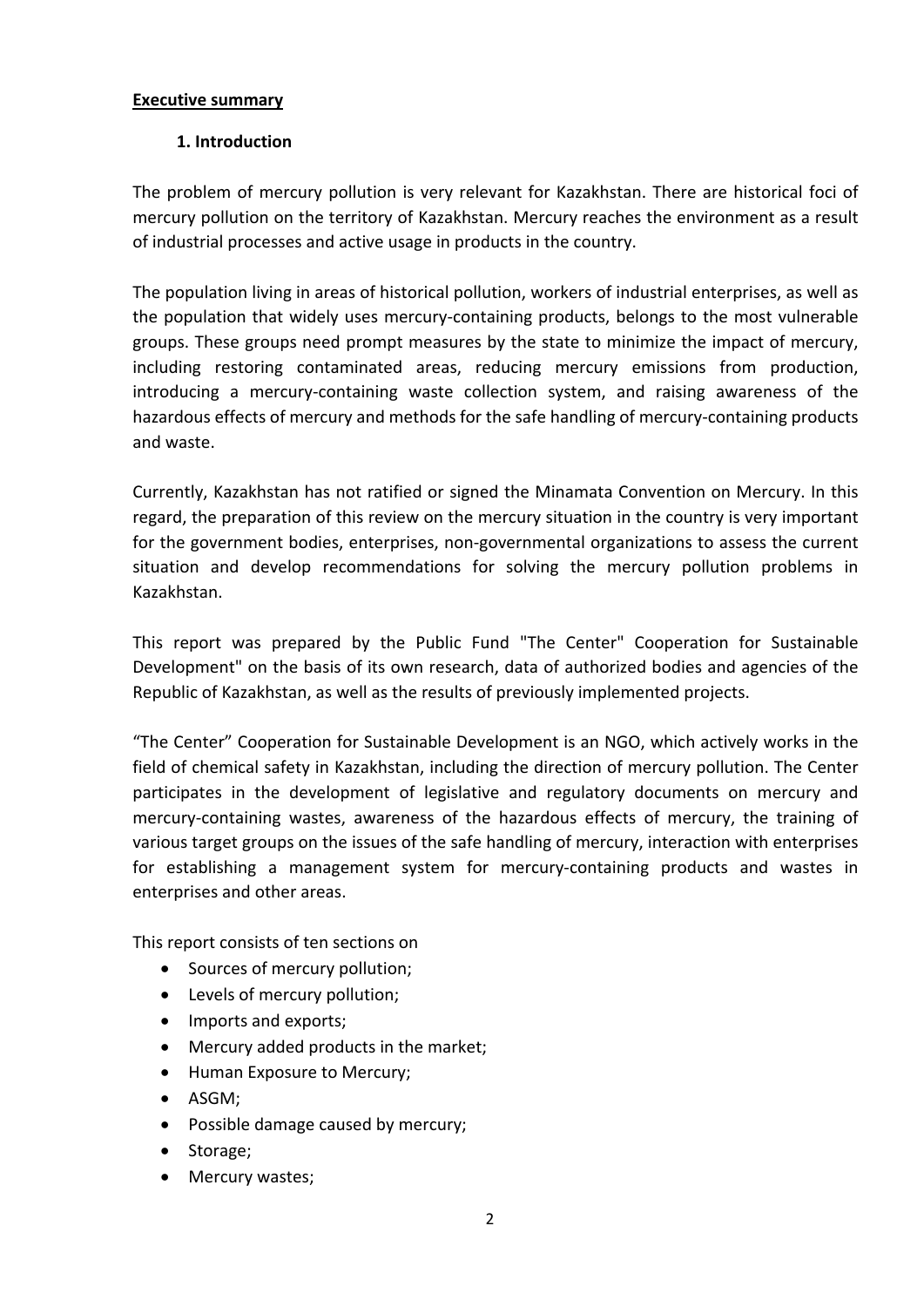• Recommendations from a public interest NGO perspective, on reducing and eliminating human sources of mercury in Kazakhstan.

#### **2. Sources of mercury pollution**

The main sources of mercury pollution in Kazakhstan include the following:

- 1) Contaminated areas;
- 2) Production of mercury as a by-product in the mining of non-ferrous metals;
- 3) Emissions of mercury from industrial processes;
- 4) Mercury-containing products;
- 5) Mercury-containing wastes.

The areas of mercury pollution in Kazakhstan include the territories in the Karaganda and Pavlodar regions.

In the Karaganda region, the territory adjacent to the Nura River near the city of Temirtau belongs to the area of historical mercury pollution. In the 1950s in Temirtau, a synthetic rubber production plant began to operate and mercury was used as the catalyst. In the period from 1950 to 1997, a significant amount of mercury was release into the Nura River and the surrounding area by the enterprise. The project did not provide for purification technologies and facilities, except for mercury settlers, from which the wastes were released directly into the river. Sludge, accumulated in the settlers, was dumped into the Zhaur swamp. Part of the contaminated soil was transported to old ash dumps, also located on the bank of the Nura River. Thus, mercury pollution was spread to a large area of the Karaganda region. According to some reports, mercury released into the environment during the operation of the synthetic rubber production plant is estimated at about 1300 tons<sup>1</sup>.

In the Pavlodar region, the areas of historical pollution include the territory of the Pavlodar chemical plant and the evaporation ponds of Balkyldak Lake. For several decades Pavlodar chemical plant (for caustic soda production with the use of mercury cathodes during electrolysis) dumped mercury-containing wastes into the adjacent territory of the plant. Due to imperfections in the technological process, when manufacturing each ton of products, almost one and a half kilograms of dangerous metallic mercury was lost. Balkyldak Lake is located on the right bank of the Irtysh River, north of the Pavlodar city and since 1973 is a settler-evaporator of waste waters of the Pavlodar chemical plant. Mercury - containing water was discharged in this settler with an area of 18 km<sup>2</sup>. According to some reports, releases of mercury in the environment during the operation of chemical production in Pavlodar is estimated at approximately 2,300 tons<sup>2</sup>.

<sup>&</sup>lt;sup>1</sup> Materials of the joint project of the Government of the RK / UNDP / GEF "Updating of the National Implementation Plan, Integration of Persistent Organic Pollutants Management in the National Planning and Sound Management of Medical Wastes in Kazakhstan"

<sup>&</sup>lt;sup>2</sup> Materials of the joint project of the Government of the RK / UNDP / GEF "Updating of the National Implementation Plan, Integration of Persistent Organic Pollutants Management in the National Planning and Sound Management of Medical Wastes in Kazakhstan"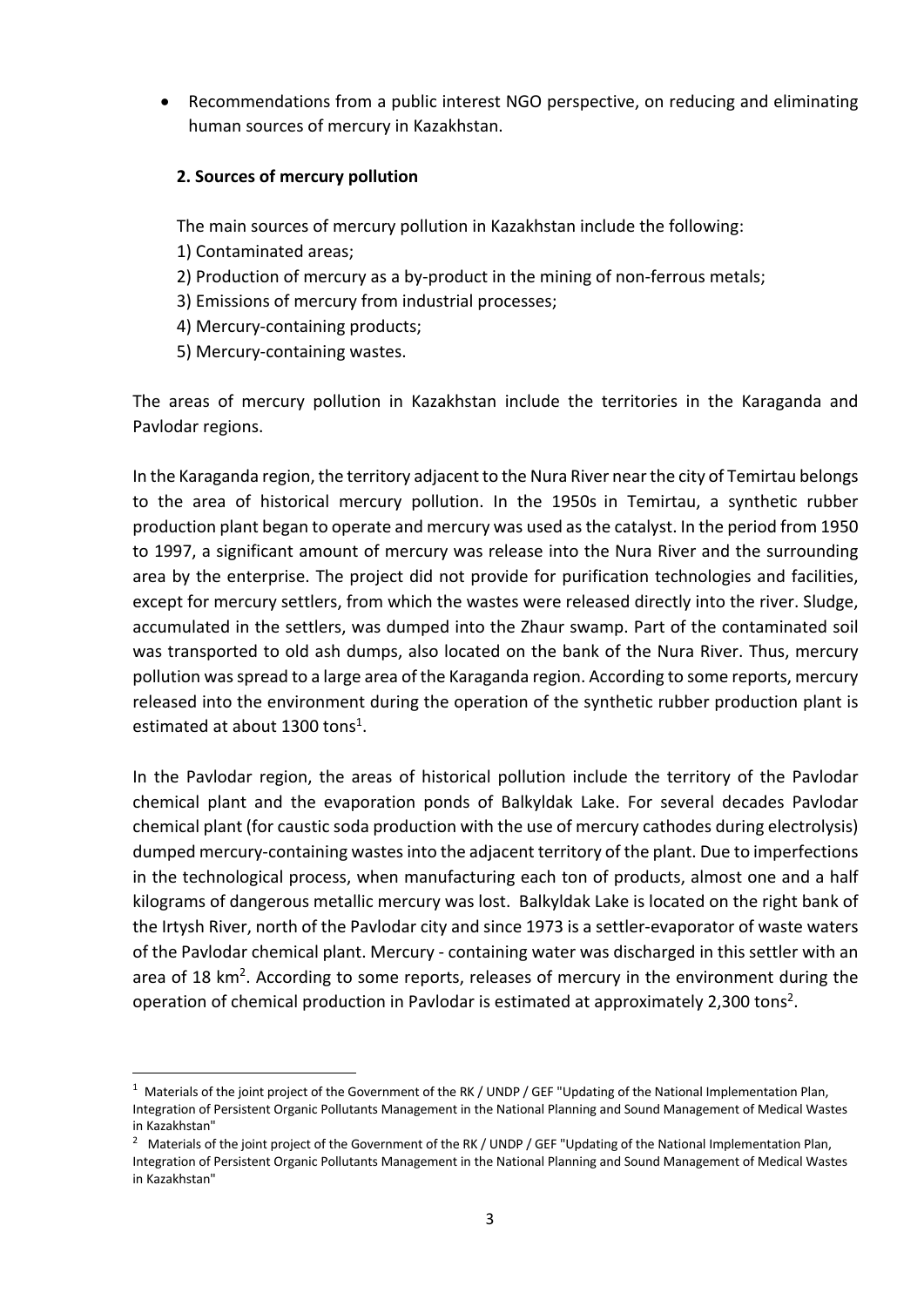Over the past decades, several mercury pollution clearance projects have been implemented, but the level of mercury pollution in these areas remains significant.

The production of mercury as a by-product in the mining of non-ferrous metals is one of the most important routes for mercury release into the environment in Kazakhstan. According to the Ministry for Investments and Development of the Republic of Kazakhstan, mercury is not extracted as the main component on the territory of Kazakhstan. However, it is an associated component of polymetallic ores deposits such as Zhayrem, Ushkatyn 1, Ushkatyn 3, Abyz, Karagaili, Bestobe, Barytic hill lot in the Karaganda region, Grekhovskoe, Artemevskoe in the East-Kazakhstan region. Some deposits obtain commodity products of various species with the associated mercury, depending on the content of pure mercury.

Unintentional emissions of mercury from industrial processes are another source of mercury pollution in Kazakhstan. The main unintentional sources of mercury emissions in the country include coal combustion at coal-fired power plants and incineration of wastes. Mercurycontaining products and wastes are another measurable source of mercury pollution.

The most common types of mercury-containing products in Kazakhstan are mercury-containing energy-saving lamps, medical thermometers, mercury switches and batteries.

For the moment, there is no balanced well-run system for collecting mercury-containing wastes generated by the population of Kazakhstan. End of life mercury-containing products are disposed in solid domestic waste (SDW) landfills, where mercury easily reaches the soil, water and air. In such a way sources of mercury pollution are formed.

# **3. Levels of mercury pollution**

In 2015-2016 in Kazakhstan, an inventory of mercury emissions to the environment was conducted in the Republic of Kazakhstan. The inventory was carried out within the framework of the joint project of the Government of the RK / UNDP /GEF -"Updating of the National Implementation Plan, Integration of Persistent Organic Pollutants Management in the National Planning and Sound Management of Medical Wastes in Kazakhstan". The inventory was carried out according to the Guidance for Level 1 of inventory - "Methodology for the Determination and Quantification of Mercury Emissions to the Environment", prepared by UNEP (version 1.2, April 2013).

As a result of the inventory, it was revealed that there are 16 categories of mercury emissions to the environment in 2014 in Kazakhstan. The total emissions of mercury into the environment (yield) in 2014 were 577,000 kg (Annex  $1)^3$ .

<sup>&</sup>lt;sup>3</sup> National inventory of mercury emissions in Kazakhstan, a joint project of the Government of the Republic of Kazakhstan / UNDP / GEF "Updating of the National Implementation Plan, Integration of Persistent Organic Pollutants Management in the National Planning and Sound Management of Medical Wastes in Kazakhstan"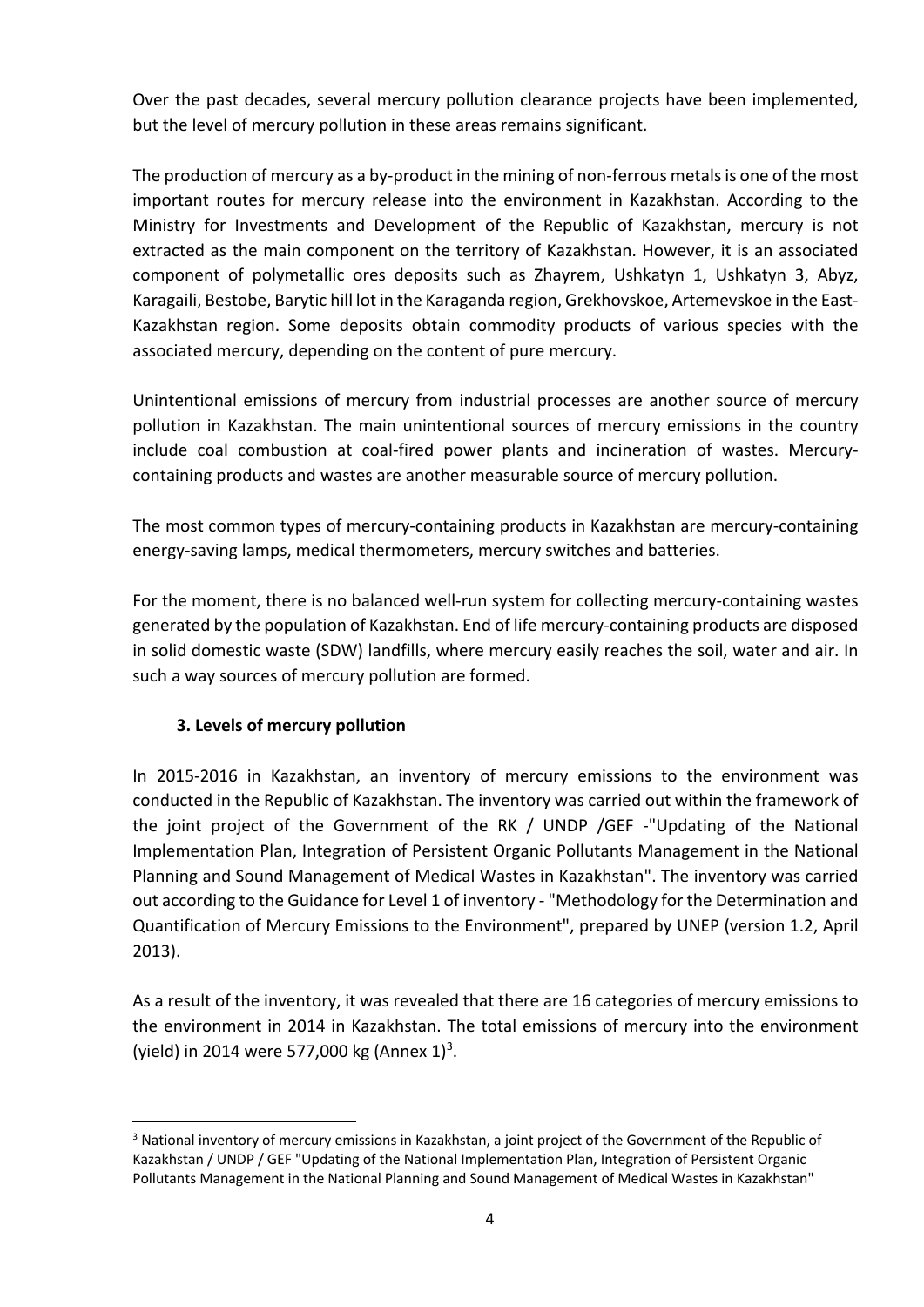Based on the results of the inventory, the main category of mercury emissions to the environment has been identified. It's the production of primary metal, which accounts for 97% of the total share of emissions. It is also possible to distinguish the following two categories: "Combustion of coal and its other utilizations" and "Application and disposition of mercurycontaining products", accounting for 2% and 1% of emissions, respectively.

According to the National Inventory of Mercury Emissions in Kazakhstan, the calculated mercury emissions by environmental compartments were also presented (Figure 3.1).



**Figure 3.1 - Results of the inventory of mercury in Kazakhstan**

Analysis of mercury emissions by environmental compartments shows that soil accounts for 35.8%, water- for 2.1% and atmospheric air - for 9.4% of the total mercury emissions. The remaining 52.7% fall on production of wastes (26.5%), by-products and impurities (25.6%) and solid domestic wastes (0.5%).

It is also important to pay attention to data on the national consumption of a wide range of consumer products, as well as products in which the addition of mercury is a key aspect for their functionality. According to the National Inventory of Mercury in Kazakhstan, mercury emissions from this category in 2014 is valued at 3.4 tons. However, it should be noted that in Kazakhstan there are no precise data on the quantity of products containing mercury, therefore, approximate values were taken in the estimation (Table 2).

| N <sub>2</sub> | Name of mercury-containing products             | <b>Total volume of mercury</b><br>emissions, kg |
|----------------|-------------------------------------------------|-------------------------------------------------|
| 1.             | Amalgam for dental fillings                     | O                                               |
| 2.             | Mercury thermometers                            | 710                                             |
| 3.             | Mercury-containing light sources                | 79                                              |
| 4.             | Mercury batteries                               | 137                                             |
| 5.             | Paints with mercury-containing stabilizers      | O                                               |
| 6.             | Creams for bleaching the skin and soap with the | No data                                         |
|                | content of mercury elements                     |                                                 |
|                | Other products                                  |                                                 |

| Table 3.2 - Data on the volume of mercury emissions in products for 2014 y. |  |  |  |
|-----------------------------------------------------------------------------|--|--|--|
|                                                                             |  |  |  |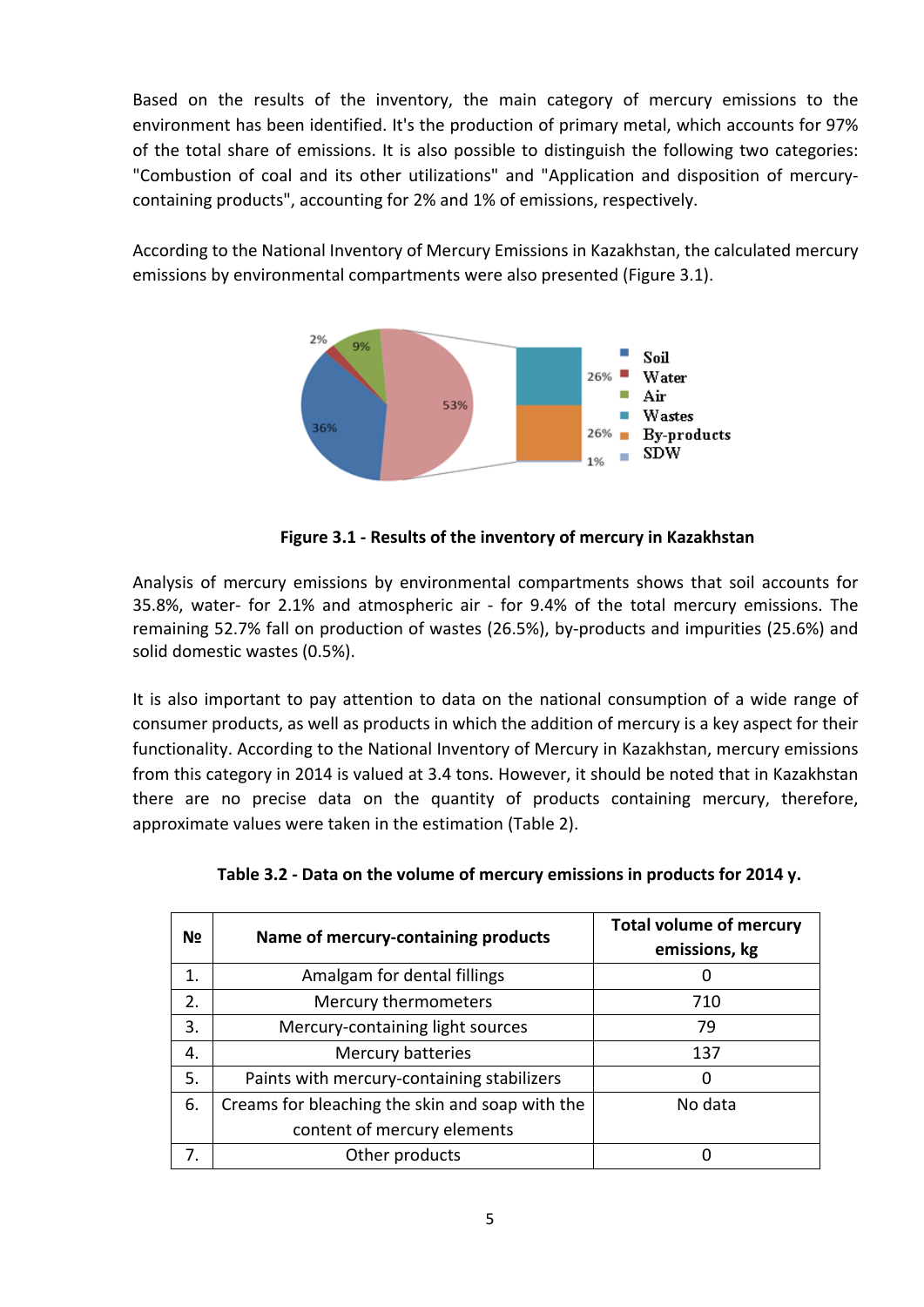The data analysis shows that mercury thermometers, mercury-containing light sources, including fluorescent lamps (bilateral), compact fluorescent lamps (unilateral) and others; as well as mercury batteries are the primary subcategories of mercury-containing products' consumption. In addition, the zero indicators in Table 2 are due to the fact that amalgam fillings are not applied in the Republic of Kazakhstan according to the answer of the NGO *United Kazakhstan Association of Dentists*. Also, according to the representative of the *Alina Paint* enterprise, mercury is not applied in the production of their paint and varnish products.

Human research and regular scientific studies of soil, water and air in order to determine mercury pollution levels in Kazakhstan are not provided. There are several programs for monitoring mercury in areas of historical pollution, as well as studies of water, soil, air and human tissues, carried out within the framework of projects, including international ones.

RSE "Kazhydromet" annually publishes an information bulletin on the state of the Nura River basin's surrounding environment. The information bulletin includes the results of observations on hydrobiological and hydrochemical indicators provided at 25 hydrochemical stations of the Nura River basin, as well as the results of a quantitative analysis of the mercury content in commercial fish tissues.

According to "Kazhydromet" data for the 2017 y., the average total mercury in different sections of the Nura River was of 8.7 mg/l, what exceeds the MPC of mercury for fishery waters in almost 9 times. Monitoring of the soil conditions revealed that the greatest content of mercury was observed at the place of wastewater outlet into the Nura River by the plants of JSC "ArcelorMittal Temirtau" and JSC TEMC. This value varies in the range of 0.19-69.7 g /t (with the previously mentioned MPC of 2.1  $g/t$ ). At a distance from the place of the combined discharge of waste waters in the direction of the Nura River, the mercury content in the soil and bottom sediments decreases, but remains high enough. For example, in a kilometer distance from the place of the highest concentration, this indicator varies from 0.35 to 54.2 g/t.

In order to monitor the environmental state of the nature in Pavlodar region, exposed to mercury pollution, a network of observation wells and points for observing the change in mercury content in underground and surface waters, in air and in soils was created. This work is carried out by the Department of Land Management, Environment and Water Resources of Pavlodar region.

The results of measuring the concentration of mercury vapour at the points of atmospheric air measurement showed an excess of MPC in 14 of the 17 samples, with a maximum exceeding in 186.6 times (mercury concentration of 0.056 mg /  $dm<sup>3</sup>$ , at MPC of mercury in the atmospheric air of populated areas of 0, 0003 mg / dm<sup>3</sup>). The average content of mercury vapor in 2017 in the air at different sites, including the landfill of the mercury-containing wastes, as well as the area around Balkyldak Lake, was of 0.0035 mg/m<sup>3</sup>, which is approximately 12 times higher than the maximum permissible concentration. Studies of the concentration of mercury in the soil showed no exceedence of the MPC for 12 samples taken in different territories. The average content of mercury in soil samples at different sampling points in the Pavlodar region reached 0.03 g/t, what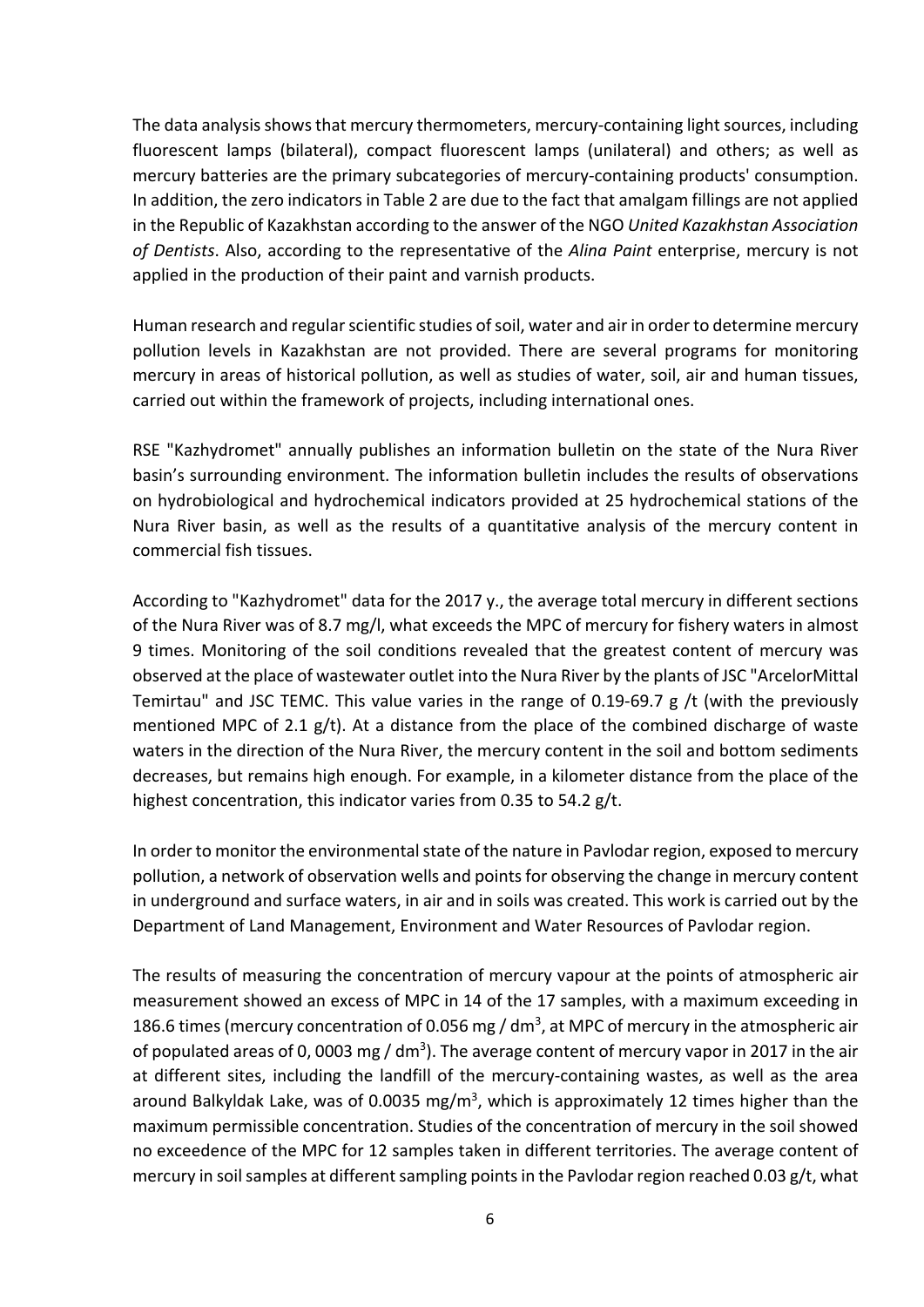is an excellent indicator and does not reveal an excess of MPC of mercury in the soil, taking into account that maximum permissible concentration is 2.1  $g/t$ . The results of surface waters analysis of the Balkyldak reservoir showed an exceedance of the MPC in 8 of the 8 samples and the maximum excess was in 7.6 times (mercury concentration of 0.0038 mg/dm<sup>3</sup>, at MPC of mercury in water bodies for domestic, drinking and cultural water consumption and in water reservoirs of 0.0005 mg/dm<sup>3</sup>).

According to the animal health division of the Pavlodar city, the high concentration of mercury in Balkyldak Lake caused genetic changes among the inhabitants of Balkyldak: - сrusians, burbots and carps. 36% of the fishes change the external form and possess pug-shaped oral cavity, scales and eyes bulging<sup>4</sup>.

And also according to the results of the Global Report Mercury in Women of Child-bearing Age in 25 countries, there is an increased amount of mercury in the bodies of women living on the territories of historical mercury pollution. Thus, in Karaganda, of the women sampled 19% had mercury concentration in hair higher than 1 ppm and 31% were higher than 0.58 ppm. In Pavlodar, an excess of the threshold of 0.58 ppm was registered in 13 % of women, while 1 ppm level was not detected. It should be noted that mercury levels above 1 mg/kg (1 ppm) can provide brain damage, a decrease in IQ and damage to the kidneys and heart. While the damage to the fetal nervous system can begin at mercury levels above 0.58 mg/kg<sup>5</sup>.

In 2015-2016 years, within the framework of the project "Updating of the National Implementation Plan, Integration of Persistent Organic Pollutants Management in the National Planning and Sound Management of Medical Wastes in Kazakhstan", research was conducted in order to determine the level of mercury pollution of the environment and mercury content in water, soil, fish and human hair in Kostanay, Balkhash and Ust-Kamenogorsk.

According to the research, at two points (in the cities of Balkhash and Ust-Kamenogorsk), the mercury level was exceeded by 1.4-1.5 times (Balkhash - 500 m from BMMC, Ust-Kamenogorsk st. Rabochaya /st.Bazhova). Places of mercury excess locate in industrial areas of the studied populated areas, what indicates that industrial facilities can influence the level of mercury pollution of the environment.

In Lake Balkhash, two sites, out of ten selected sites, show exceedance of MPC (0.01 mg/dm<sup>3</sup>) in 2 and 5 times. Mercury was not detected in the samples in Kostanay and Ust-Kamenogorsk.

Ichthyological selection was carried out in the Lake Balkhash (Balkhash town), the Tobol River (Kostanay) and the Irtysh River (city of Ust-Kamenogorsk). The results of the study showed that:

<sup>5</sup> GLOBAL REPORT MERCURY IN WOMEN OF CHILD-BEARING AGE IN 25 COUNTRIES, 2017 http://ipen.org/site/mercury-women-child-bearing-age-25-countries

 $\frac{1}{4}$ https://pavlodartoday.com/obshhestvo/pavlodarskie-speczialistyi-o-byilkyildake-%C2%AB36-ryibyi-imeyutmopsovidnuyu-formu%C2%BB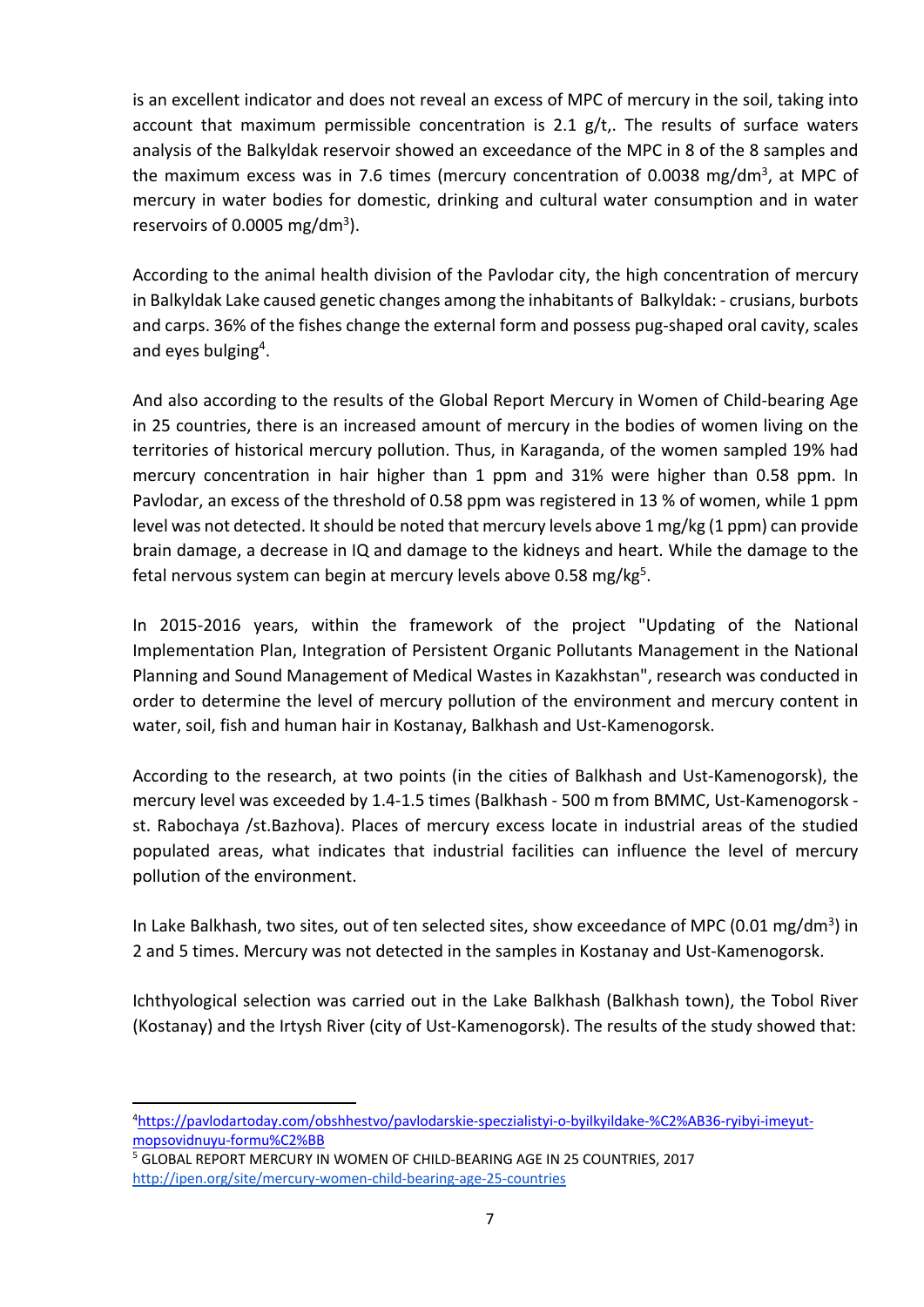- the mercury content in the tissues of commercial fish of all three water reservoirs does not exceed the maximum permissible concentrations;
- the highest average values of mercury levels were recorded in fish caught in the Lake Balkhash, the smallest - in the Irtysh river;
- the highest values of the mercury level in the сut of fish species were recorded in pike perch caught in the Lake Balkhash and pike caught in the Tobol river;
- there is a direct dependence of fish age on the content of mercury in its tissues: the older the fish is, the higher is the level of mercury in its body.

Thus, the results of the national inventory and the studies on mercury content in soil, water, air and human tissues emphasize significant levels of mercury content and it can lead to negative effects on the environment and human health.

# **4. Imports and exports**

An analysis of the statistical information of the Committee on Statistics of the Ministry of National Economy of the Republic of Kazakhstan was done in order to assess the exported / imported mercury and mercury-containing products in Kazakhstan.

To regulate the export and import of goods in the Customs Union, including Kazakhstan, an international classifier is used - The Eurasian Economic Union's Commodity Nomenclature of Foreign Economic Activity (EAEU CN of FEA). The classifier of EAEU CN of FEA codes is a classifier of goods used by customs declarants and customs inspectors when carrying out customs operations. The rates of import and export duties depend on the CN of FEA code of a good. Each good, including mercury and its compounds, allowed for export and import into the territory of Kazakhstan, is assigned the CN of FEA code.

Data for 2014-2016 years and for 2018 y. were considered for the analysis of exports/imports of mercury and mercury-containing products. As a result, information on mercury compounds and mercury-containing products that were imported into Kazakhstan, as exported from Kazakhstan (Table 4.1 and 4.2, respectively) was found.

# **Table 4.1 - Official data on imports and exports of mercury in Kazakhstan for 2014-2016 years**

| N <sub>2</sub> | <b>CN of FEA</b><br><b>Name</b><br>code |  | <b>Exports</b><br>Imports |         |      |         |
|----------------|-----------------------------------------|--|---------------------------|---------|------|---------|
|                |                                         |  | Yes/                      | Amount, | Yes/ | Amount, |
|                |                                         |  | No                        | tons    | No   | tons    |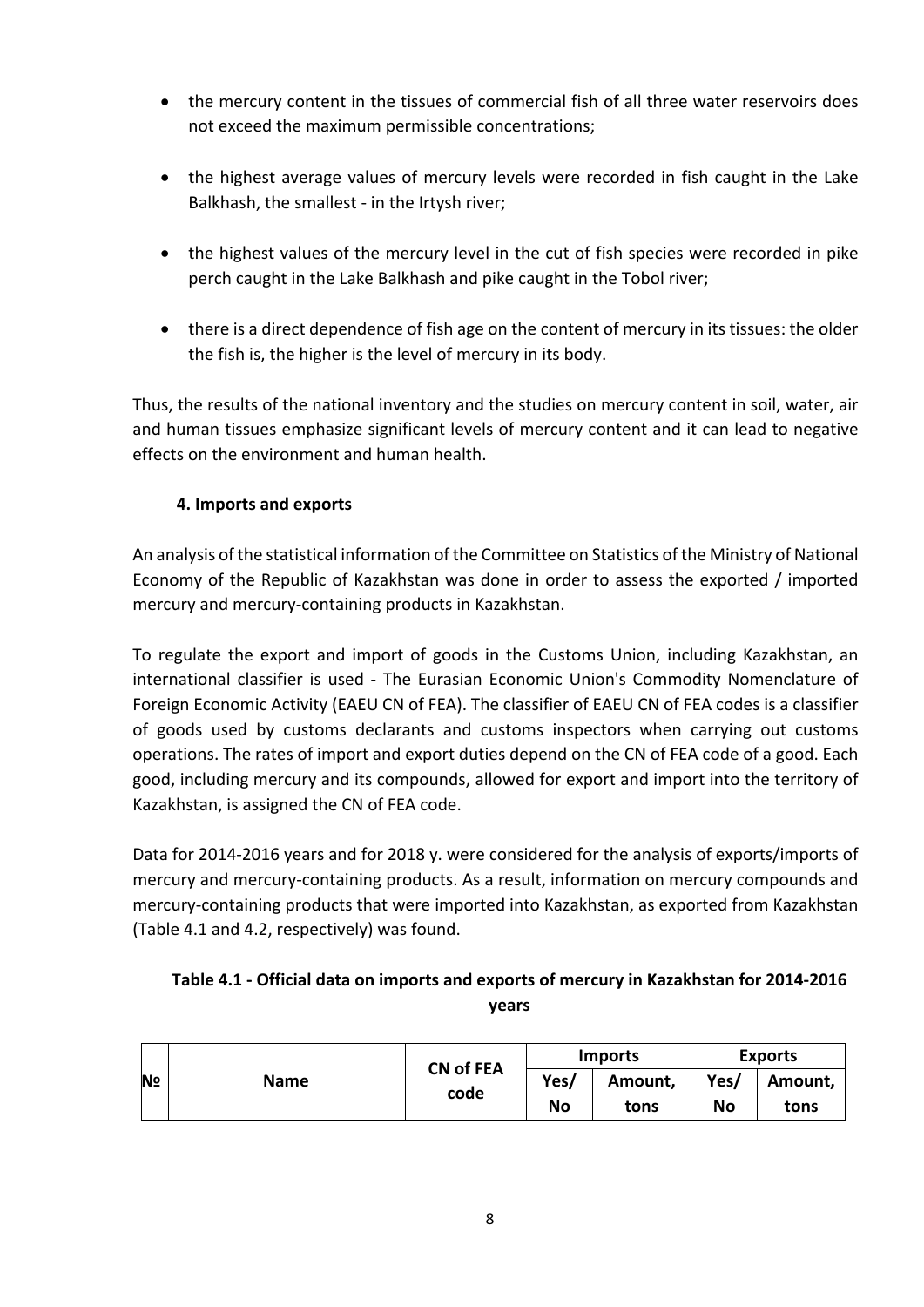| $\vert$ 1. | Mercury-filled<br>sodium<br><b>or</b><br>metal-halide<br>and<br>lamps<br>lamps     | 8539322001 | Yes | 27,1    | Yes | 0,1  |
|------------|------------------------------------------------------------------------------------|------------|-----|---------|-----|------|
| 2.         | gas-discharge<br>Fluorescent<br>lamps with a double-ended<br>thermal cathode       | 8539311000 | Yes | 98,3    | Yes | 0,1  |
| 3.         | Other<br>fluorescent<br>gas-<br>with<br>discharge<br>lamps<br>a<br>thermal cathode | 8539319000 | Yes | 942,3   | Yes | 11,4 |
| 4.         | Other mercury                                                                      | 2805409000 | Yes | No data | No  |      |

According to the data given in Table 4.1, in the period from 2014 to 2016, mercury-filled or sodium lamps, fluorescent gas-discharge lamps with a double-ended thermal cathode and other fluorescent gas-discharge lamps with a thermal cathode were imported by Kazakhstan and exported from Kazakhstan . Other mercury was only imported and there is no data on its amount.

|                |                                                                                                                                                                             | <b>CN of FEA</b> |            | Import          | <b>Export</b> |                 |
|----------------|-----------------------------------------------------------------------------------------------------------------------------------------------------------------------------|------------------|------------|-----------------|---------------|-----------------|
| N <sub>2</sub> | <b>Name</b>                                                                                                                                                                 | code             | Yes/No     | Amount,<br>tons | Yes/No        | Amount,<br>tons |
| 1.             | Inorganic or organic mercury<br>compounds, except amalgams                                                                                                                  | 2852100002       | <b>Yes</b> | No data         | No            | 0               |
| 2.             | Oxide-mercury primary<br>cells<br>and primary batteries                                                                                                                     | 8506300000       | Yes.       | No data         | No            | 0               |
| 3.             | Mercury-filled or sodium lamps<br>and metal-halide lamps                                                                                                                    | 8539322001       | Yes.       | 31              | Yes           | No data         |
| 4.             | Inorganic or organic mercury<br>compounds of definite or non-<br>definite chemical composition,<br>except amalgam of a definite<br>chemical<br>composition<br>and<br>others | 2852100008       | Yes        | No data         | No            | 0               |
| 5.             | Mercury-filled lamps                                                                                                                                                        | 8539322001       | Yes        | 13,4            | No            | $\mathbf 0$     |

**Table 4.2 - Official data on the import and export of mercury in Kazakhstan for 2018 y.**

According to the official statistics in 2018 (Table 4.2), inorganic and organic mercury compounds, oxide-mercury primary cells and primary batteries, and also sodium and metal-halide lamps in the amount of 31 tons, as well as mercury-filled lamps in the amount of 13.4 tons were imported in Kazakhstan. Products exported from Kazakhstan in 2018 are mercury-filled or sodium lamps (data on the amount are not specified).

The search on import and export of mercury was also conducted in the databank of official international trade statistics «UN Comtrade Database» for 2016-2017 years. The search was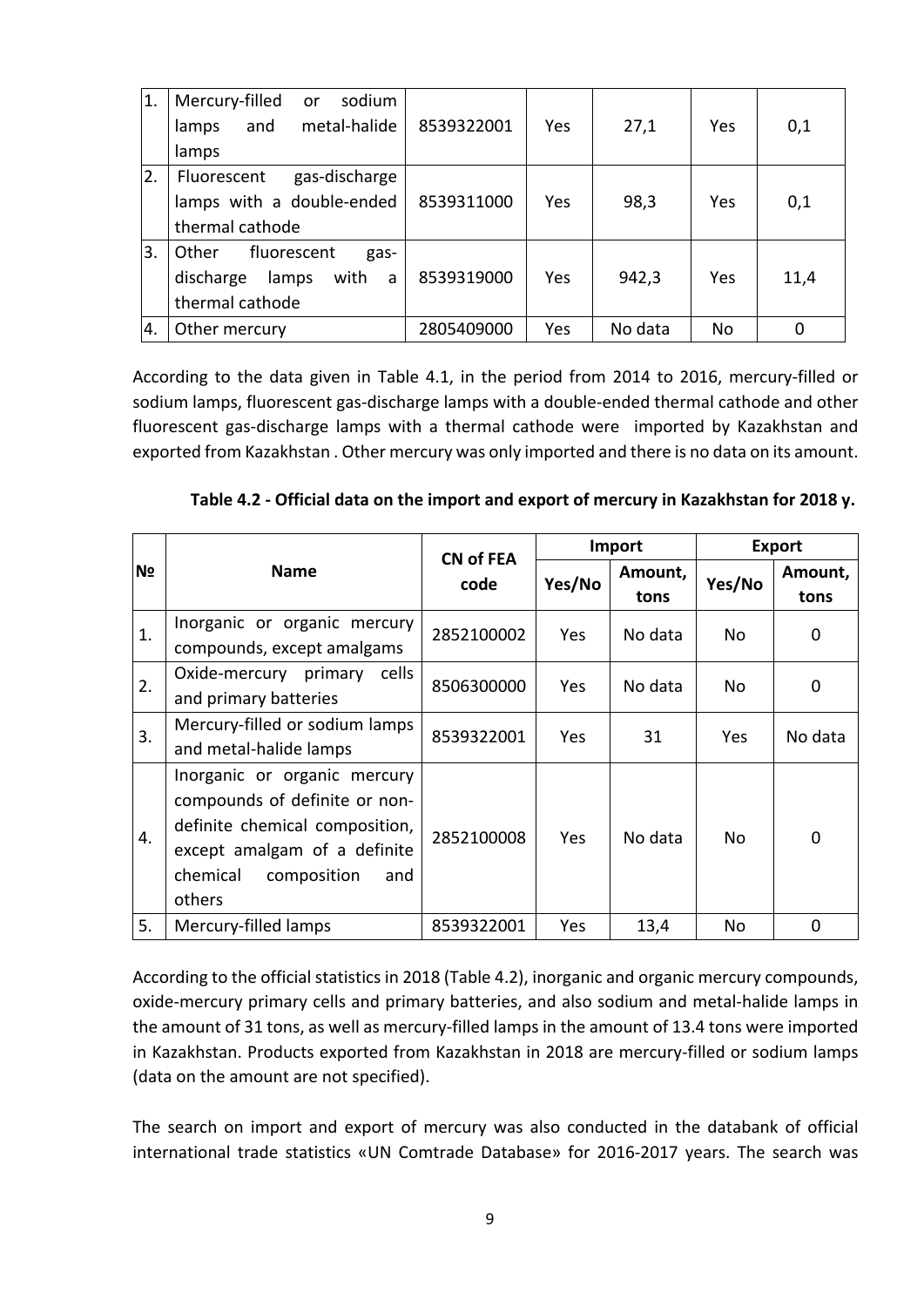carried out according to the HS code - the international harmonized system for the goods coding. For mercury, the HS code is 280540.

So, in 2017 Kazakhstan imported mercury in the amount of 635 kg; at different times in 2016- 2017 years mercury was imported and exported and data on the amount are absent. Thus, according to the statistical data, supply and trade of mercury and mercury-containing products in Kazakhstan are confirmed.

## **5. Mercury added products in the market**

The most common mercury-containing products that are in circulation in Kazakhstan and easily accessible to the public: thermometers, mercury-containing lamps, batteries and cosmetics.

When measuring the average range temperatures in Kazakhstan, mercury thermometers have traditionally been used among the population. At the same time, more and more medical institutions are opting for alternative measuring devices that do not contain mercury. Taking into account that one medical thermometer contains from 0.5 to 3 g of mercury, this group of products is the most dangerous in terms of impact on human health.

Today mercury-containing light sources have firmly carved their own niche in Kazakhstan. With the adoption of the Law of the Republic of Kazakhstan "On Energy Saving and Energy Efficiency Improvement" in 2012, which introduced a stagewise prohibition on the production and sale of incandescent electric lamps, the population began to use widely energy saving lamps. The technical regulation of the Eurasian Economic Union TR EAEU 037/2016 "On the Restriction of the Use of Hazardous Substances in Electrical and Radioelectronic Products" allow mercury content of 2.5 to 40 mg per lamp, depending on its type, power and dimensions. Unfortunately, often, the life of lamps is unjustifiably short, what leads to the formation of mercury-containing wastes and mercury emissions into the environment.

Mercury has found another application in chemical sources of current, which are also widely used in Kazakhstan. In particular, batteries сontaining mercury oxide have a high specific power and a flat discharge voltage characteristic. Such batteries contain up to 40 wt. % of mercury.

At the same time, mercury finds its application in the manufacture of cosmetics. On the basis of the technical regulation of the Customs Union "On the Safety of Perfumery and Cosmetic Products", only the products for eye make-up and for removing eye make-up can consist of such chemicals as thiomersal and phenylmercuric salts. The maximum concentration of mercury in the products should not exceed 0.007%. Despite the requirement of the legislation of the Republic of Kazakhstan to limit the concentration of mercury in cosmetics, as well as to disclose information on the content of hazardous substances in products, manufacturers and suppliers of cosmetics in Kazakhstan do not provide this information, what misleads the population of the country.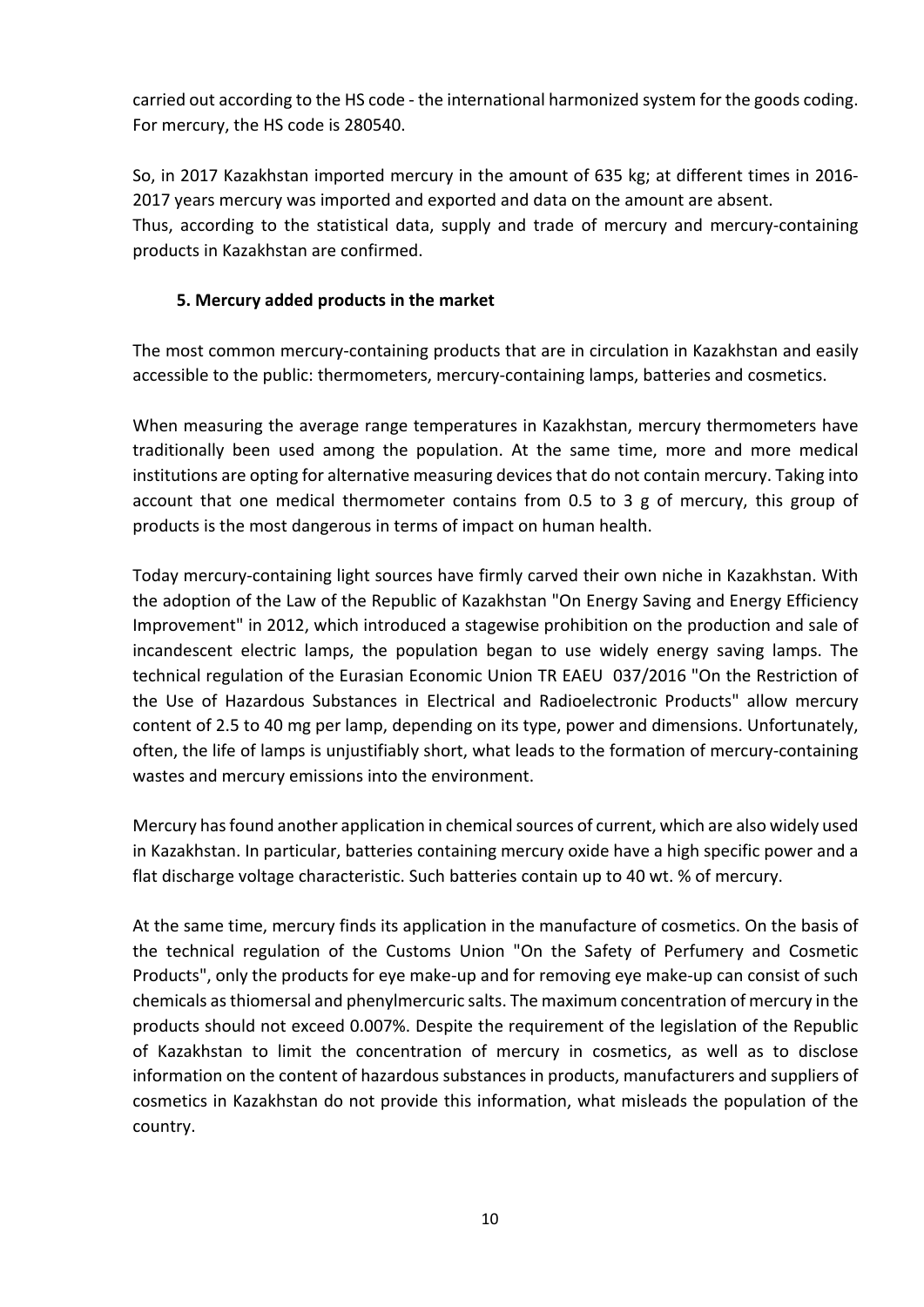According to the data on the national inventory of mercury in Kazakhstan, mentioned above, the estimated mercury input to society through mercury-containing products in 2014 was 926 kilograms (Table 5.1).

|    |                                         | <b>Economic activity rates</b> | The estimated |                                 |  |
|----|-----------------------------------------|--------------------------------|---------------|---------------------------------|--|
| Nº | Product                                 | <b>Amount of items sold</b>    | <b>Units</b>  | mercury input, kg<br>of Hg/year |  |
| 1. | <b>Thermometers</b>                     | 127816                         | Items/year    | 710                             |  |
| 2. | Mercury-<br>containing light<br>sources | 6769674                        | Items/year    | 79                              |  |
| 3. | Mercury-<br>containing<br>batteries     | 110                            | Tons/year     | 137                             |  |
| 4. | Cosmetics                               | No data                        | Tons/year     | No data                         |  |

#### **Table 5.1 Estimated mercury input to society through mercury-containing products for 2014**

The greatest mercury emissions are caused by thermometers with the estimated mercury input of 76.6%. The influence of mercury batteries is also quite high and equals to 14.7%. Mercurycontaining light sources, despite their wide application, contribute only 8% to the total input of mercury to society among three most common types of mercury-containing products in Kazakhstan.

It should be noted that the value of the mercury input to the society through the products is very approximate, since there is no exact data on the mercury content in the goods, and it is not possible to estimate the mercury content in cosmetics.

Based on the data presented, it is obvious that the population of Kazakhstan is exposed to the mercury, contained in the products. This impact is exacerbated by the absence in Kazakhstan of the widespread collection and transfer to the disposal of mercury-containing wastes generated by the population.

At the large industrial enterprises, as a rule, there is a system for collecting and transferring of mercury-containing wastes for processing to specialized enterprises. However, the population most often throws out the spent mercury-containing products to unauthorized landfills and landfills of solid domestic wastes as part of the jointly collected wastes. In some cities separate collection of mercury-containing wastes from the population is introduced on the initiative of non-governmental organizations and local executive bodies. Separately collected wastes are transferred to specialized enterprises for their further processing. However, the percentage of separate collection and processing of mercury-containing wastes from the population in Kazakhstan remains very low.

#### **6. Human Exposure to Mercury**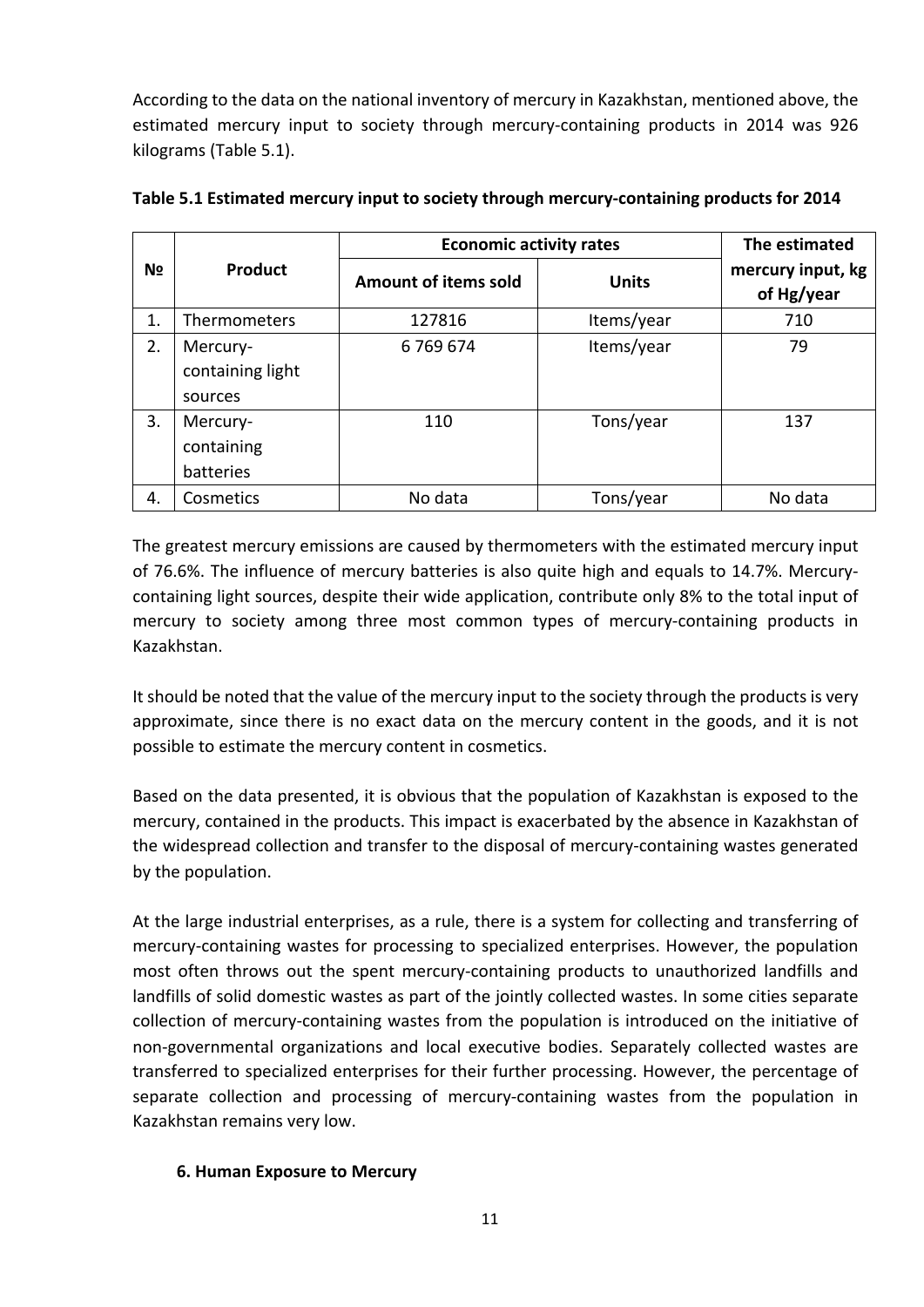The most common forms of mercury exposure in Kazakhstan are: consumption of water and products with high concentrations of mercury (fish, meat, vegetables, fruits, etc.), inhalation of mercury vapours, exposure to skin and penetration through the placenta to the fetus.

Based on the analysis of mercury pollution sources and data on mercury monitoring in the environment (see section 3), it is possible to identify the most vulnerable groups of people exposed to mercury in the country. They are:

1. The population living near places of historical mercury pollution;

2. Workers of the fields where mercury is mined as a by-product;

3. Workers of enterprises where unintentional mercury emissions take place;

4. The population using mercury-containing products, especially women using cosmetics;

5. The population consuming fish whose habitat was contaminated with mercury;

The influence of mercury on humans can be caused by an elementary form of mercury (or metallic), inorganic (at work sites) and organic (during consumption of products).

At the same time, according to the response of the National Centre of Labour Hygiene and Occupational Diseases, a study on the effects of mercury on human health in Kazakhstan has not been conducted.

## **7. ASGM**

According to official data of the Ministry for Investments and Development of the Republic of Kazakhstan, amalgamation technology is not used for gold mining in Kazakhstan.

During the implementation of the project of the Government of the RK/ UNDP /GEF - "Updating of the National Implementation Plan, Integration of Persistent Organic Pollutants Management in the National Planning and Sound Management of Medical Wastes in Kazakhstan", where mercury was one of the components and also during seminars and discussions with various interested groups, there was no information on handicraft and small-scale gold mining. Based on this, it can be concluded that in Kazakhstan this activity is not available.

#### **8. Possible damage caused by mercury**

To date, it is obvious that mercury is causing an appreciable harm to human health and the environment of Kazakhstan. Historical pollution areas and industrial processes are the main threats of mercury.

Thus, the Global Monitoring data mentioned in Section 3 of this review, indicate that there is an exceedance of threshold levels for mercury in hair of child-bearing age women in the Pavlodar and Karaganda regions, what confirms the damage to women's health and, consequently, to children carried in the womb.

The damage of mercury to the environment is confirmed by studies of fish in the Pavlodar region, also mentioned in Section 3 of this review.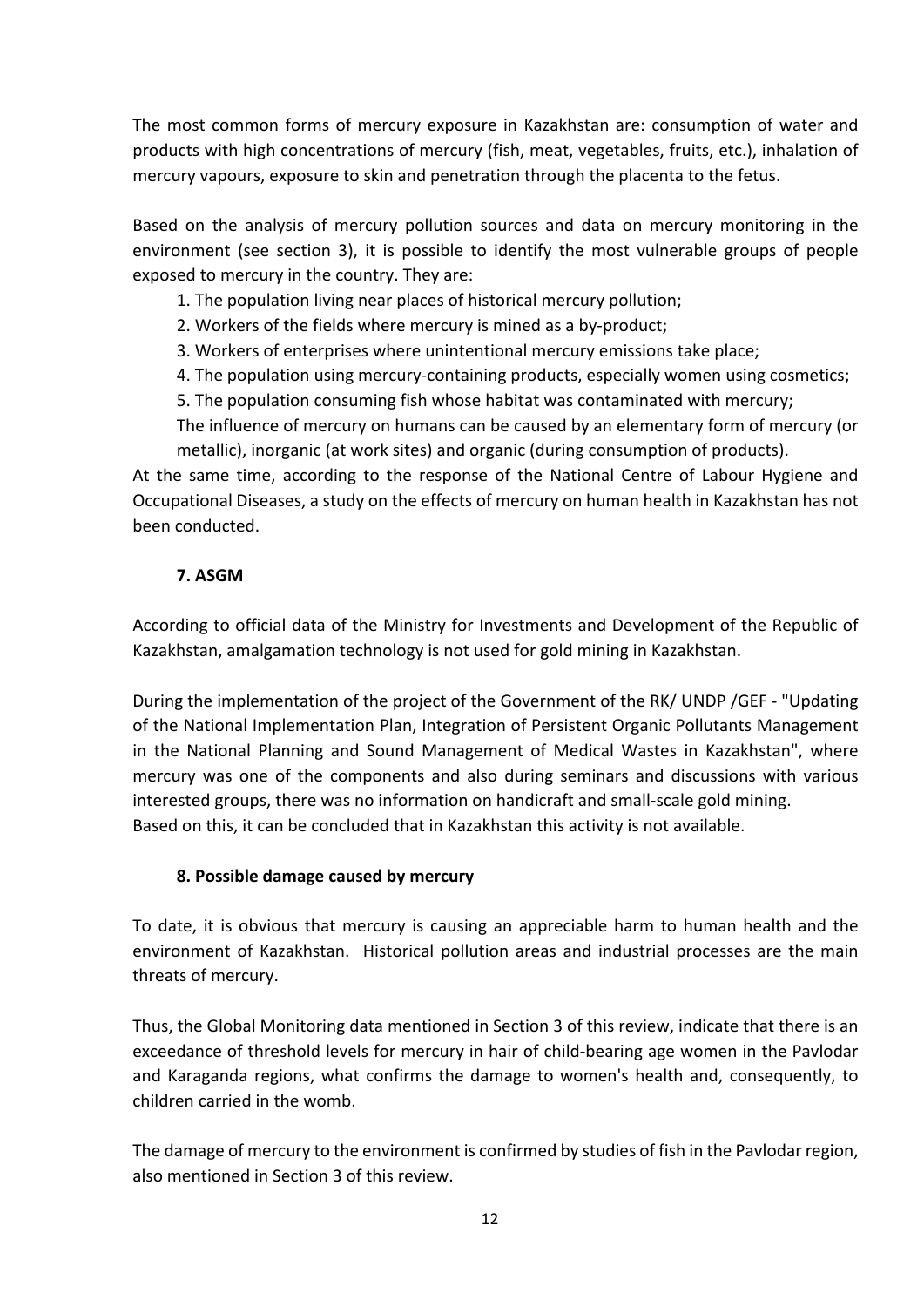It isn't possible to assess the damage of mercury inflicted on workers at enterprises. As it has been noted above, there is no special studies on the health effects of mercury on workers in Kazakhstan. At the same time, it should be noted that nervous system lesions, especially, polyneuropathy (ICD 10: G62.2), neurosis-like conditions (ICD 10: G90.9), encephalopathy (ICD 10: G92) can be related to hazardous chemicals' influence, including mercury. These diseases are included in the List of occupational diseases and poisonings approved by the Order of the Minister of National Economy of the Republic of Kazakhstan of June 23, 2015 № 440. However, there is no statistics on occupational diseases associated with mercury exposure.

According to the Committee on Statistics of the Ministry of National Economy of the Republic of Kazakhstan $^6$ , in recent years, there has been an increase in the incidence diseases of the population. In 2016, the average number of newly registered diseases per 100 000 people was 56 771.2, what is 9% more than in 2014. At the same time, the Pavlodar region has the largest number of diseases in the country. In 2016, 75,703.4 diseases per 100,000 inhabitants were registered here. Impact of mercury can be one of the reasons for the high incidence in the Pavlodar region.

## **9. Storage**

Storage of mercury and its compounds at enterprises of the Republic of Kazakhstan is carried out under the provisions of Sanitary Rules and Norms 1.10.083-94 "Sanitary rules when working with mercury, its compounds and devices with mercury filling". In accordance with this document, mercury should be stored in specially equipped and designed warehouses. Warehouses should prevent mercury contamination of air, and the walls of the warehouse should be coated with mercury-proof coatings.

Nowadays, specialized enterprises for the mercury-containing wastes processing and also industrial enterprises extract mercury from wastes and store it in sealed containers. There are no special mercury storage sites in Kazakhstan.

According to data obtained during the survey of specialized enterprises for the mercurycontaining wastes processing for 2017, about 46 tons of mercury were stored in the territory of 8 enterprises among all provided the data.

#### **10. Mercury wastes**

The classification of mercury-containing wastes in Kazakhstan is established in National Standard of the Republic of Kazakhstan ST RK 1513-2006 "Resource Saving. Waste management. Classification and methods of mercury-containing wastes processing. Basic provisions". This standard identifies four groups of mercury-containing wastes:

1) Contaminated metallic mercury (mass fraction of 95% or more);

<sup>&</sup>lt;sup>6</sup> Incidence of the population by regions, 2014-2016 years http://stat.gov.kz/getImg?id=ESTAT082744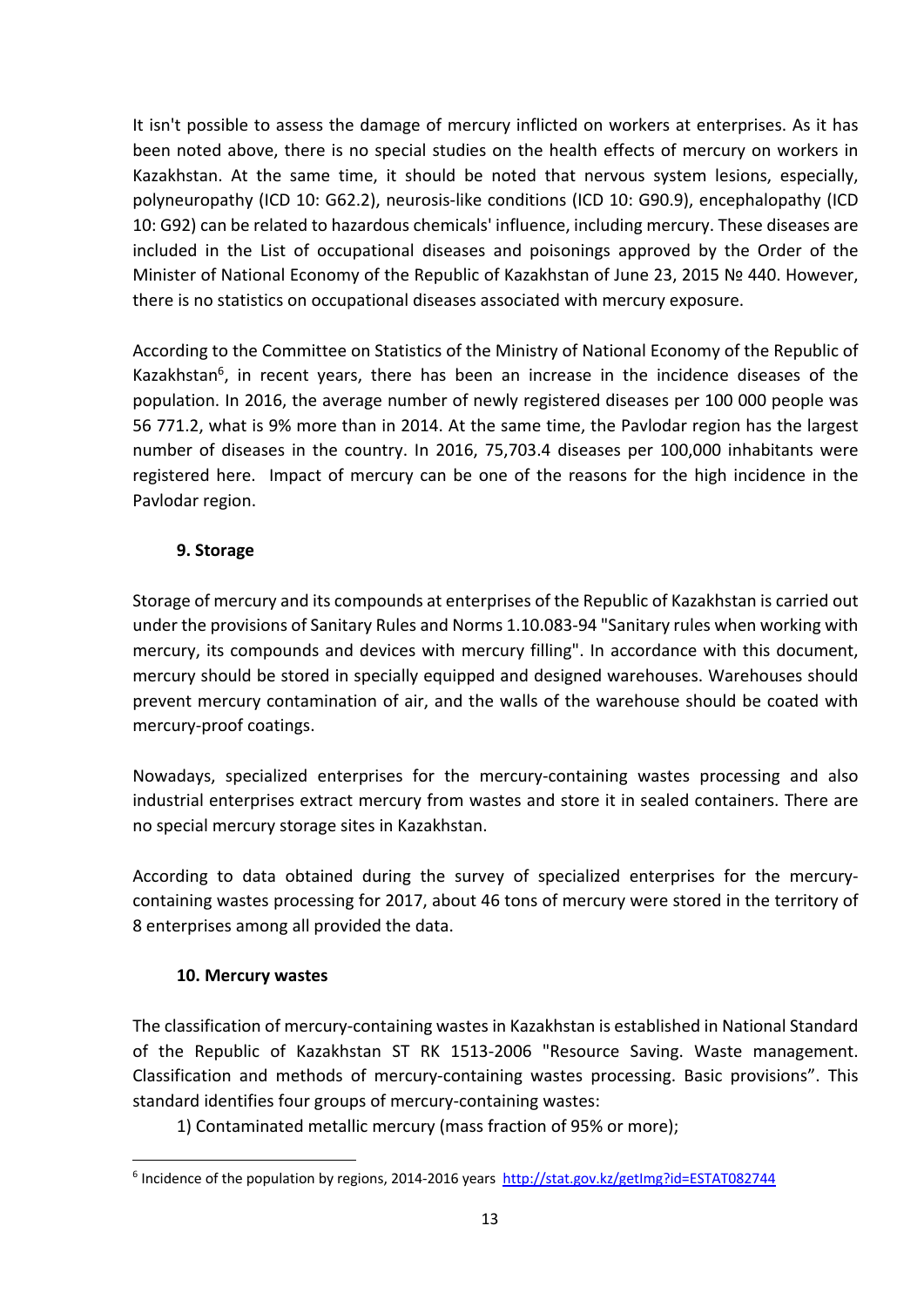- 2) Wastes with a mercury (mass fraction of 50% or more);
- 3) Mercury-containing wastes (mass fraction of 0.026-50%);
- 4) Wastes containing mercury or its compounds (mass fraction from 0.00021% to 0.026%).

According to the National Standard of the Republic of Kazakhstan ST RK1513, wastes with a mass fraction of mercury or its compounds of less than 0.00021% are not related to mercurycontaining wastes (MCW) and there are no any restrictions on these wastes management related to the presence of mercury in them. Thus, the threshold level for mercury content in MCW in Kazakhstan is 0.00021%.

In Kazakhstan, the nomenclature of mercury-containing wastes mainly includes spent mercurycontaining products. Large amounts of mercury-containing wastes are generated by large-scale enterprises using significant amounts of lamps, batteries, switches and other products containing mercury. Also, mercury-containing wastes are generated from the population after the loss of consumer properties of mercury-containing products.

A system of waste collection and transfer for further processing is established, as a rule, at most industrial enterprises and public bodies, the operating outcome of which is mercury-containing wastes.

This standard also establishes a classification of mercury-containing wastes processing methods:

- Amalgamation;
- High temperature roasting;
- Thermal methods;
- Chemical and metallurgical methods.

However, presently, enterprises of Kazakhstan use two methods of processing: demercurization and immobilization.

Nowadays Kazakhstan is aware of the activities of 24 enterprises that are capable of mercurycontaining wastes processing. The list of companies with the indication of the region in which they operate and the method of processing applied are presented in Annex 2.

Thus, it may be noted the presence in Kazakhstan of legislative requirements for the mercurycontaining wastes management, as well as a developed infrastructure for the collection and processing of mercury-containing wastes.

# **11. Recommendations, from a public interest, NGO perspective**, **on reducing and eliminating human sources of mercury in Kazakhstan**

Based on the analysis of the current situation on mercury management in Kazakhstan and existing problems, the following recommendations, that might be of interest from the point of view of NGOs, can be highlighted: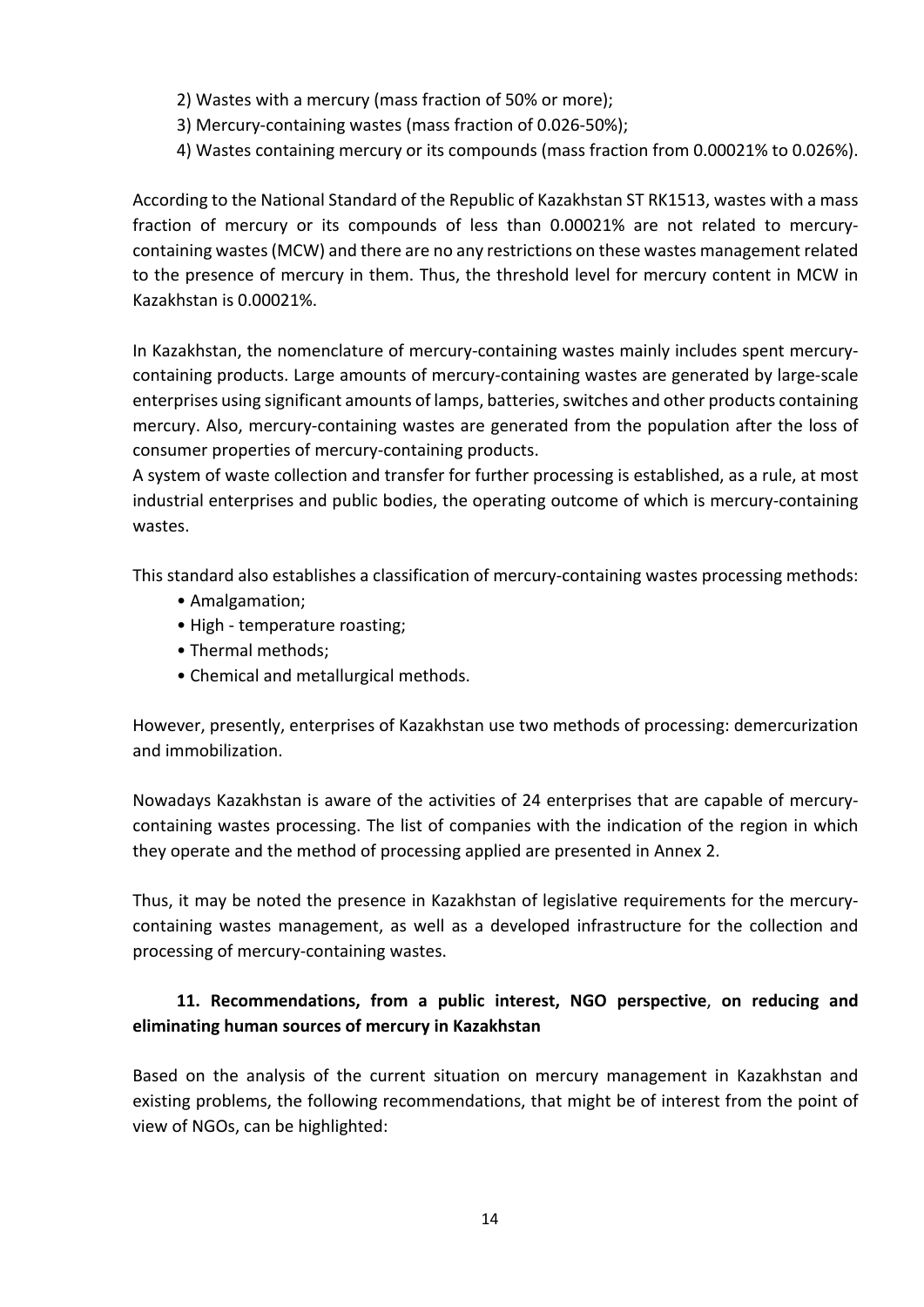- 1. Development of a Strategy for the prevention and minimization of mercury pollution in the Republic of Kazakhstan and acceleration of the Minamata Convention on Mercury ratification process;
- 2. Development and improvement of the legislative framework for regulating the use, storage, transportation and processing of mercury, mercury-containing wastes and products;
- 3. Tightening control by public bodies over implementation of the requirements of legislation related to mercury in Kazakhstan;
- 4. Improvement of methods for determining the mercury content in environmental components, different types of mercury-containing products and increasing laboratory capacity in this sphere;
- 5. Creation of an inventory of mercury emissions and releases from relevant sources or the integration of these sections into the existing reporting system on pollutants in Kazakhstan;
- 6. Taking measures against cleaning up of mercury contaminated areas and preventing further pollution of the environment;
- 7. Organization of the widespread system of mercury-containing wastes collection from the population;
- 8. Taking measures against minimizing the impact of mercury on human health in areas of historical mercury contamination, including the assessment of risks to human health and the environment, and the implementation of training and prevention programs on the impact of mercury in the workplaces, improving the quality of medical services for prevention, treatment and care for people affected by mercury;
- 9. Reinforcing of the international and regional partnership on measures to solve problems related to mercury and also information exchange;
- 10. Strengthening of informing and awareness of the population on questions related to the mercury pollution in Kazakhstan and the necessary security measures.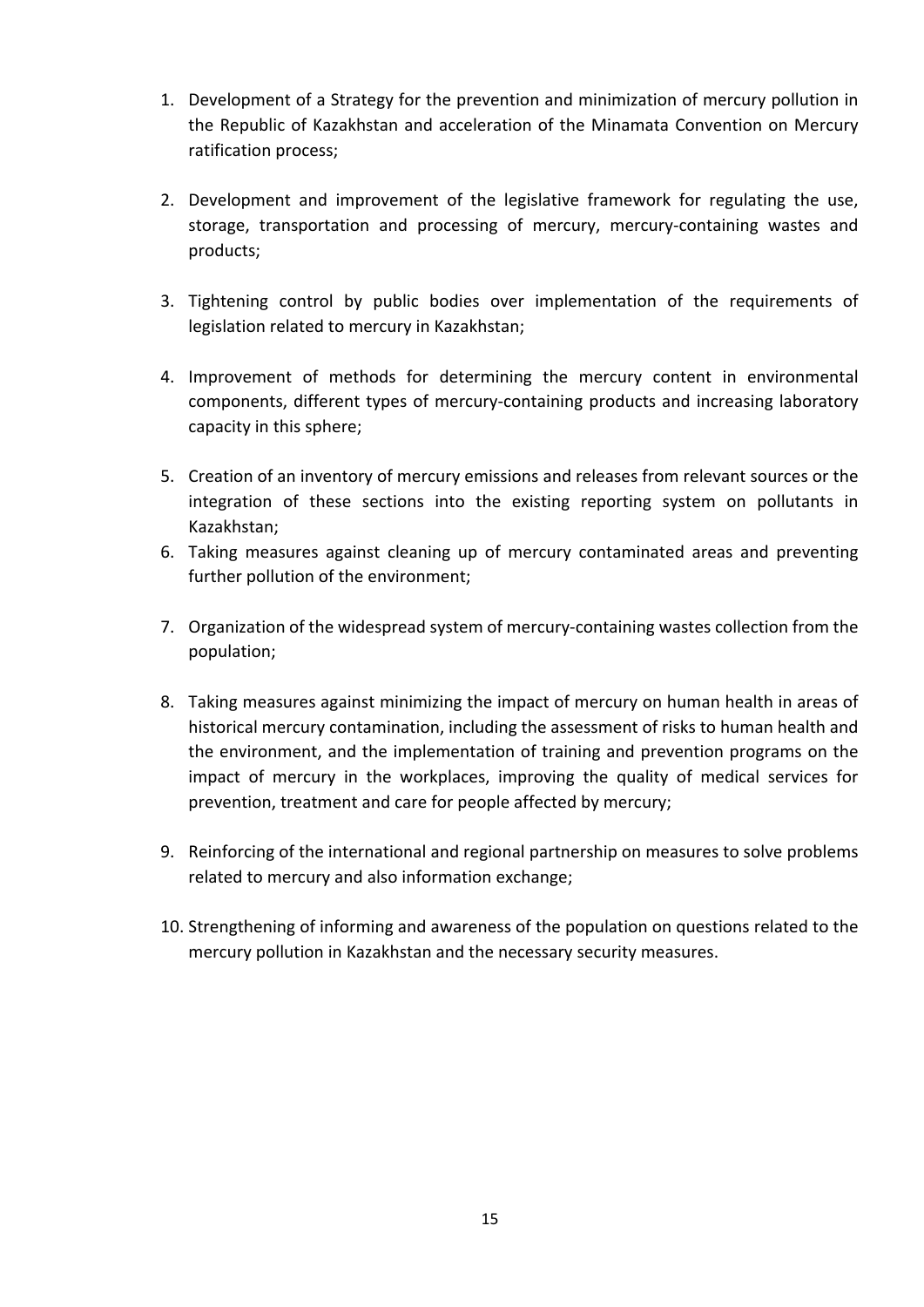# **Summary of the results of the inventory of mercury for 2014 y.**

|                                                                                          | Calculated mercury emissions, standard estimates, kg of Hg / year |            |                |                                  |                    |                                                          |                           | Percentage            |
|------------------------------------------------------------------------------------------|-------------------------------------------------------------------|------------|----------------|----------------------------------|--------------------|----------------------------------------------------------|---------------------------|-----------------------|
| Source Category                                                                          | Air                                                               | Water      | Soil           | By-products<br>and<br>impurities | Domestic<br>wastes | Special<br>treatment /<br>waste<br>managemen<br>t sector | Total<br>mercury<br>input | of total<br>emissions |
| Combustion of coal and its other<br>utilizations                                         | 9 3 1 3,4                                                         | 0,0        | 0,0            | 0,0                              | 0,0                | 941,9                                                    | 10 255                    | 2%                    |
| Combustion of other natural fuels and<br>biomass                                         | 935,8                                                             | 0,0        | 0,0            | 0,0                              | 0,0                | 0,0                                                      | 936                       | 0%                    |
| Oil and gas recovery                                                                     | 331,8                                                             | 472,3      | 0,0            | 638,4                            | 0,0                | 752,3                                                    | 2 1 9 5                   | 0%                    |
| Production of primary metal (except<br>gold production with the<br>amalgamation process) | 42 414,4                                                          | 11 349,4   | 205 403,9      | 146 869,7                        | 1467,6             | 151 092,6                                                | 558 598                   | 97%                   |
| Production of other materials                                                            | 599,9                                                             | 0,0        | 0,0            | 200,0                            | 0,0                | 0,0                                                      | 800                       | 0%                    |
| Application and disposition of other<br>products                                         | 744,3                                                             | 440,9      | 921,6          | 0,0                              | 1 0 7 2,6          | 215,3                                                    | 3 3 9 5                   | 1%                    |
| Production of reduced metals                                                             | 0,0                                                               | 0,0        | 0,0            | 0,0                              | 0,0                | 0,0                                                      | $\mathbf 0$               | 0%                    |
| Incineration and open burning of<br>wastes                                               | 2,4                                                               | 0,0        | 0,0            | 0,0                              | 0,0                | 0,3                                                      | 3                         | 0%                    |
| Waste disposal                                                                           | 151,2                                                             | 1,5        | 0,0            | $\blacksquare$                   | $\blacksquare$     | $\blacksquare$                                           | 153                       | 0%                    |
| Illegal discharge of domestic wastes                                                     | ?                                                                 | ?          | $\overline{?}$ | $\mathbf{P}$                     | ?                  | ?                                                        | $\mathbf 0$               | 0%                    |
| System for collection and discharge /<br>treatment of waste waters                       | 0,0                                                               | 3 0 3 6, 5 | 0,0            | 0,0                              | 337,4              | 0,0                                                      | 337                       | 0%                    |
| Crematoria and cemeteries                                                                | 0,0                                                               | 0,0        | 327,2          | 0,0                              | 0,0                | 0,0                                                      | 327                       | 0%                    |
| <b>TOTAL</b>                                                                             | 54 490                                                            | 12 260     | 206 650        | 147 710                          | 2880               | 153 000                                                  | 577000                    | 100%                  |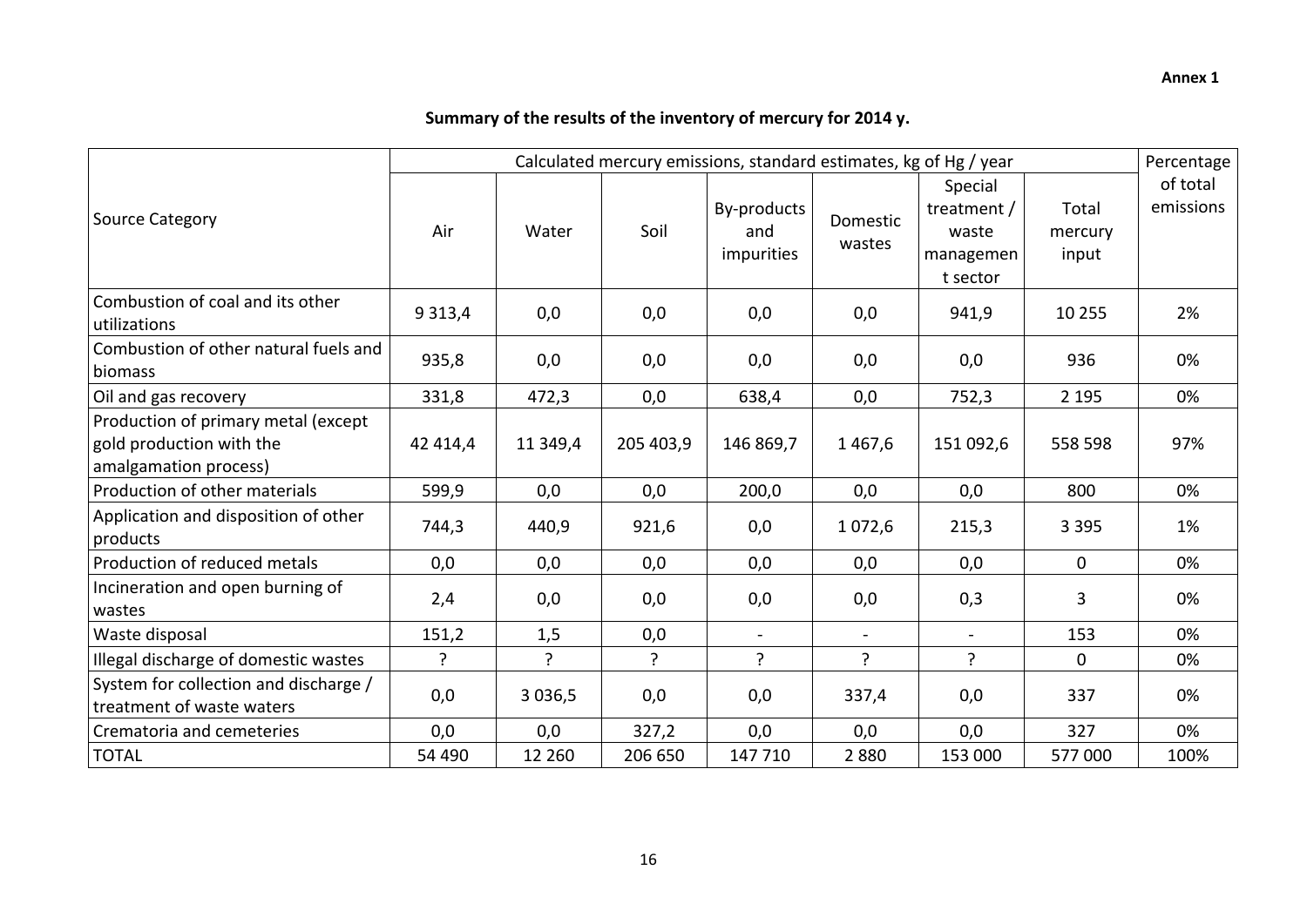#### **Annex 2**

# **Specialized enterprises for the collection and processing of mercury-containing wastes in Kazakhstan**

| N <sub>2</sub> | <b>Name of organization</b>                                                      | <b>Regional scope</b>                             | <b>Activity</b>              | <b>Processing</b><br>method |
|----------------|----------------------------------------------------------------------------------|---------------------------------------------------|------------------------------|-----------------------------|
| 1              | LLP "Zhasyl zher ST"                                                             | Akmola region,<br>North<br>Kazakhstan<br>region   | collection and<br>processing | immobilization              |
| $\overline{2}$ | LLP "Metallostroybaza"                                                           | Akmola region                                     | collection                   |                             |
| 3              | LLP "Absolut-M"                                                                  | Akmola region                                     | collection                   |                             |
| 4              | LLP "Eko-Garant"                                                                 | Akmola region                                     | collection                   |                             |
| 5              | TOO "West Dala"                                                                  | Atyrau region                                     | collection and<br>processing | immobilization              |
| 6              | LLP "East Kazakhstan<br><b>Regional Ecological Center</b><br>of Demercurization" | East Kazakhstan<br>region                         | collection and<br>processing | immobilization              |
| 7              | LLP "EkoKom Innovation"                                                          | East Kazakhstan<br>region                         | collection                   |                             |
| 8              | JSC "Talap"                                                                      | West Kazakhstan<br>region                         | collection and<br>processing | immobilization              |
| 9              | LLP firm "Chistyy dom"                                                           | Karaganda<br>region                               | collection and<br>processing | immobilization              |
| 10             | LLP "PROMOTHOD<br><b>KAZAKHSTAN"</b>                                             | Karaganda<br>region,<br>Astana city               | collection and<br>processing | immobilization              |
| 11             | LLP "Innovation"                                                                 | Karaganda<br>region                               | collection and<br>processing | immobilization              |
| 12             | LLP "Salem.kz"                                                                   | Kostanay region,<br>North<br>Kazakhstan<br>region | collection and<br>processing | immobilization              |
| 13             | LLP "EKOSFERA+K"                                                                 | Kostanay region,<br>Aktobe region                 | collection and<br>processing | immobilization              |
| 14             | LLP «Еко-N Service»                                                              | Kyzylorda region                                  | collection and<br>processing | immobilization              |
| 15             | LLP "MAEC-Kazatomprom"                                                           | Mangystau<br>region                               | processing                   | demercurization             |
| 16             | LLP «Eco - Operating»                                                            | Mangystau<br>region                               | collection and<br>processing | demercurization             |
| 17             | LLP "ElectroTransReelto"                                                         | Pavlodar region                                   | processing                   | no data                     |
| 18             | <b>LLP «NTP</b><br>KazekotehAstana»                                              | Astana city                                       | collection and<br>processing | demercurization             |
| 19             | ST "Mercury safety"                                                              | Astana city,<br>Kostanay region                   | collection and<br>processing | immobilization              |